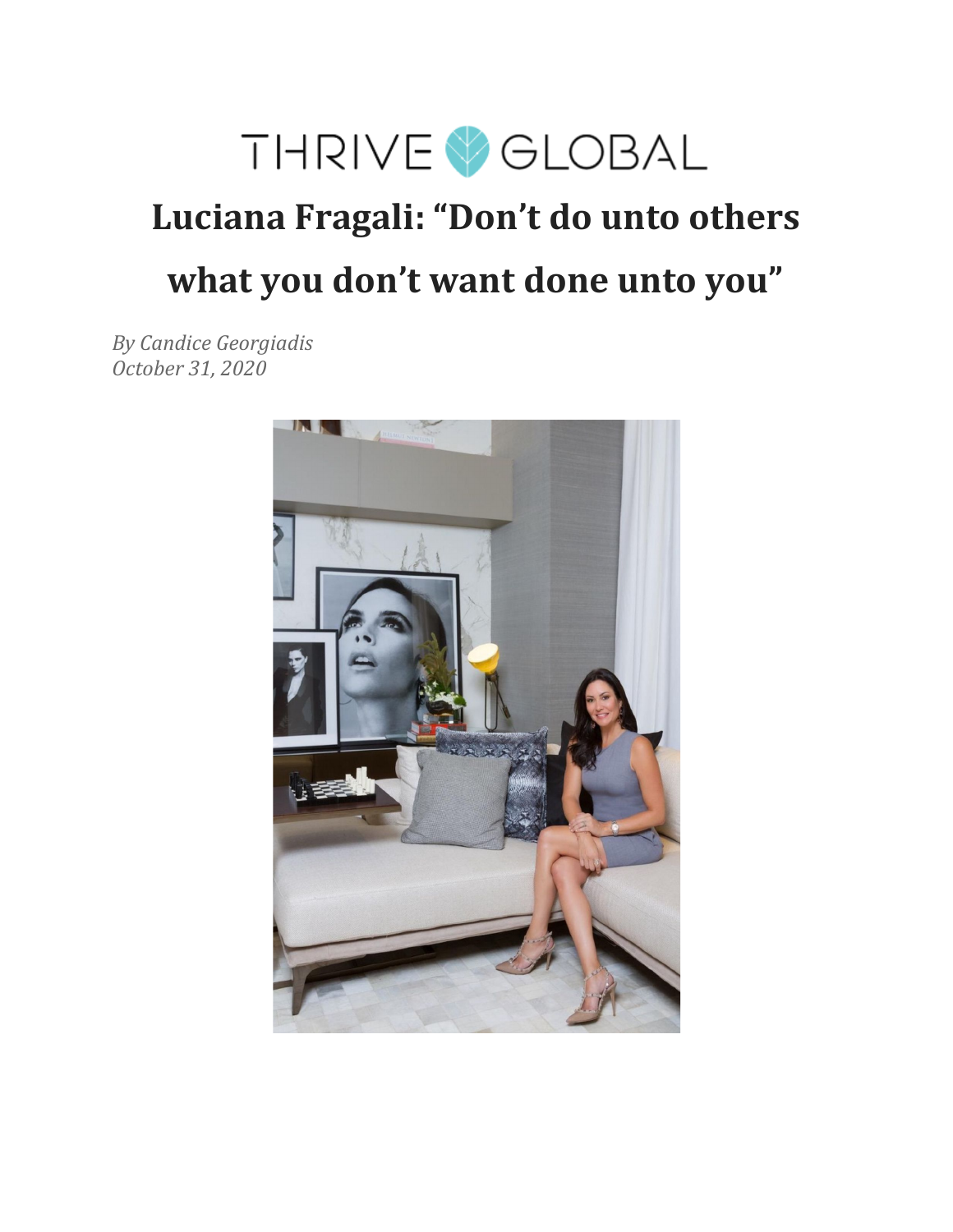I have to say that meditation has absolutely changed my life. As I'm sure you've heard many times, meditation works. It truly benefits my creativity, my well being, my clarity, and my stress levels. For 10 minutes in the morning, or 10 minutes during the day when I feel like I can't go on anymore — I try meditating. When I feel like I need more self-love or need to give more love to others, I envision a cloud of pink starting from my head to my feet. When I find I need to be more focused, more proactive, more responsible/ professional, I do the same with a bright blue.

**As** *a part of my series on the "5 Things You Can Do To Help Your Living Space Spark More Joy", I had the pleasure of interviewing Luciana Fragali.*

...

*Luciana Fragali, who has owned Miami-based Design Solutions for 15 years, has completed over 400 high-end residential and commercial projects to date. She studied architecture in her native Brazil and later received a degree in interior design at the Fort Lauderdale Art Institute. Her clients primarily include high-net-worth individuals who rely on her to develop creative, functional home and of ice settings. Fragali may be reached at lfragali@ds-miami.com. More information is available at www.ds-miami.com.*

#### **Can you tell us a story about what brought you to this specific career path?**

**I** strongly believe that I was born to be an architect/ interior designer. While other kids my age were playing with dolls or in the playground, my favorite pastime was going to the mall where there was a unique store which sold children's furniture. This was my favorite place to spend my time. As I entered my teenage years, the antique fair near my home became my "go-to" spot — I loved hunting for unique pieces, never knowing what I would discover. So for me, there was simply never another path. I was born for this field!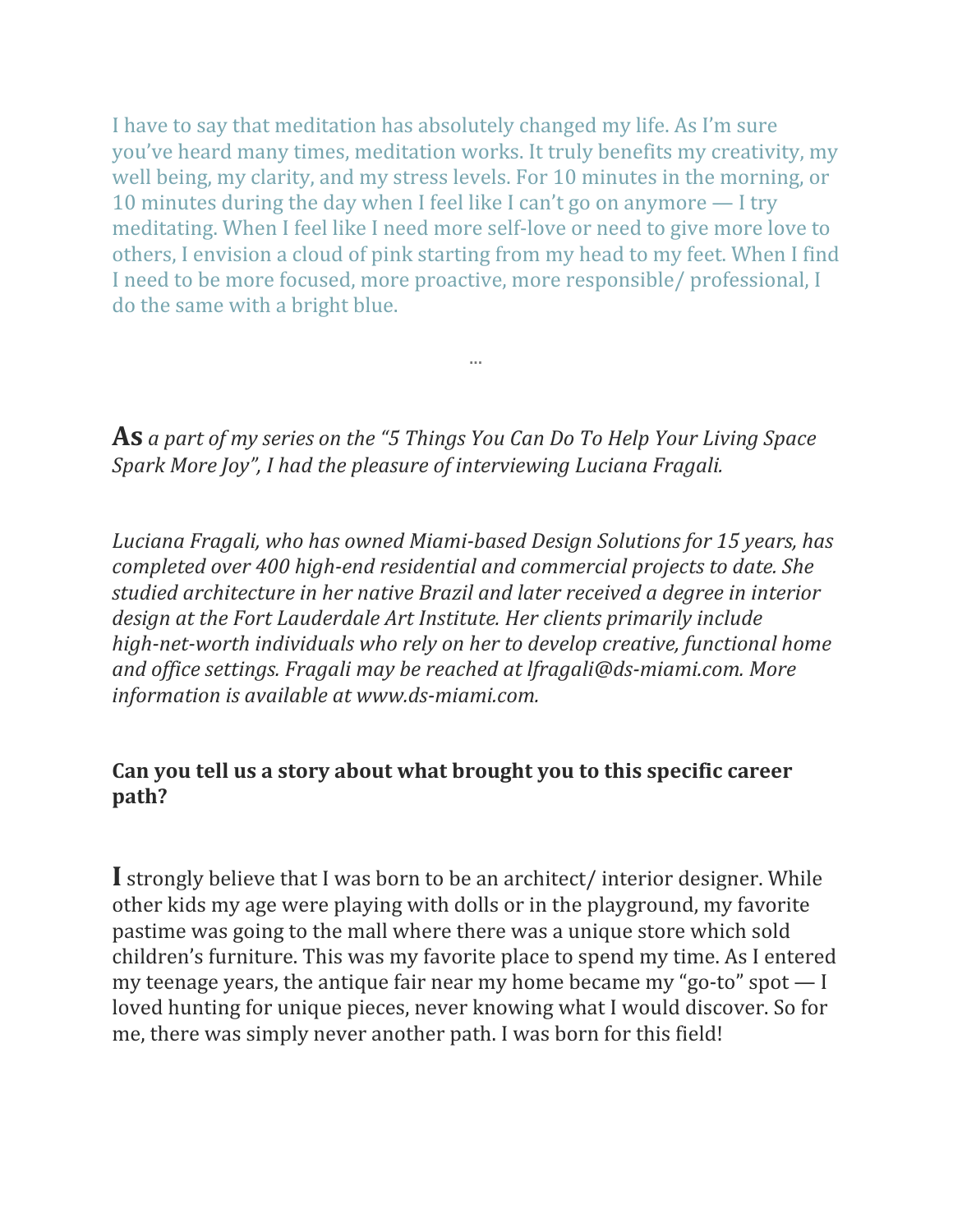#### **Can you share the most interesting story that happened to you since you started this career?**

I have had the privilege of working with people from around the world. 15 years ago when I first began my career, I worked with various clients and budgets. In interior design, you always want to do and design something you love and can be proud of. At the beginning, this isn't necessarily the case, as sometimes you are dealing with different tastes and styles that aren't necessarily your own and you need to meet certain expectations with extremely low budgets that make it almost impossible to truly design. I've come to find that aside from being an architect/ interior designer, I'm also a psychologist, a friend, an advisor, and more. Over the years, I have worked with highly successful and influential people — many of them geniuses in their respective fields; however, on the other end, there are times where I must deal with difficult clients- large egos where finding a common ground is always the goal.

#### **Can you share a story about the funniest mistake you made when you were first starting? Can you tell us what lesson you learned from that?**

One of my funniest mistakes was when I was doing the Penthouse of Ocean Club here in Key Biscayne, Florida. We remodeled the entire unit and bought all the furniture; however, I made the mistake of not measuring the elevator or sending someone to do this, as we usually always do. As a result, many of the larger pieces purchased — from the large one piece sofa, to large consoles, millwork panels, etc,. simply wouldn't fit. The sofa had to completely be taken apart and reconstructed/ rebuilt inside the unit — it of course didn't look the same, but thankfully it still looked magnificent and the client didn't even notice. I learned from this experience that no matter what we purchase, small or large, we must always think of how to get these pieces to its destination, even if we have to get a crane and bring it up through the window — which we have had to do many times.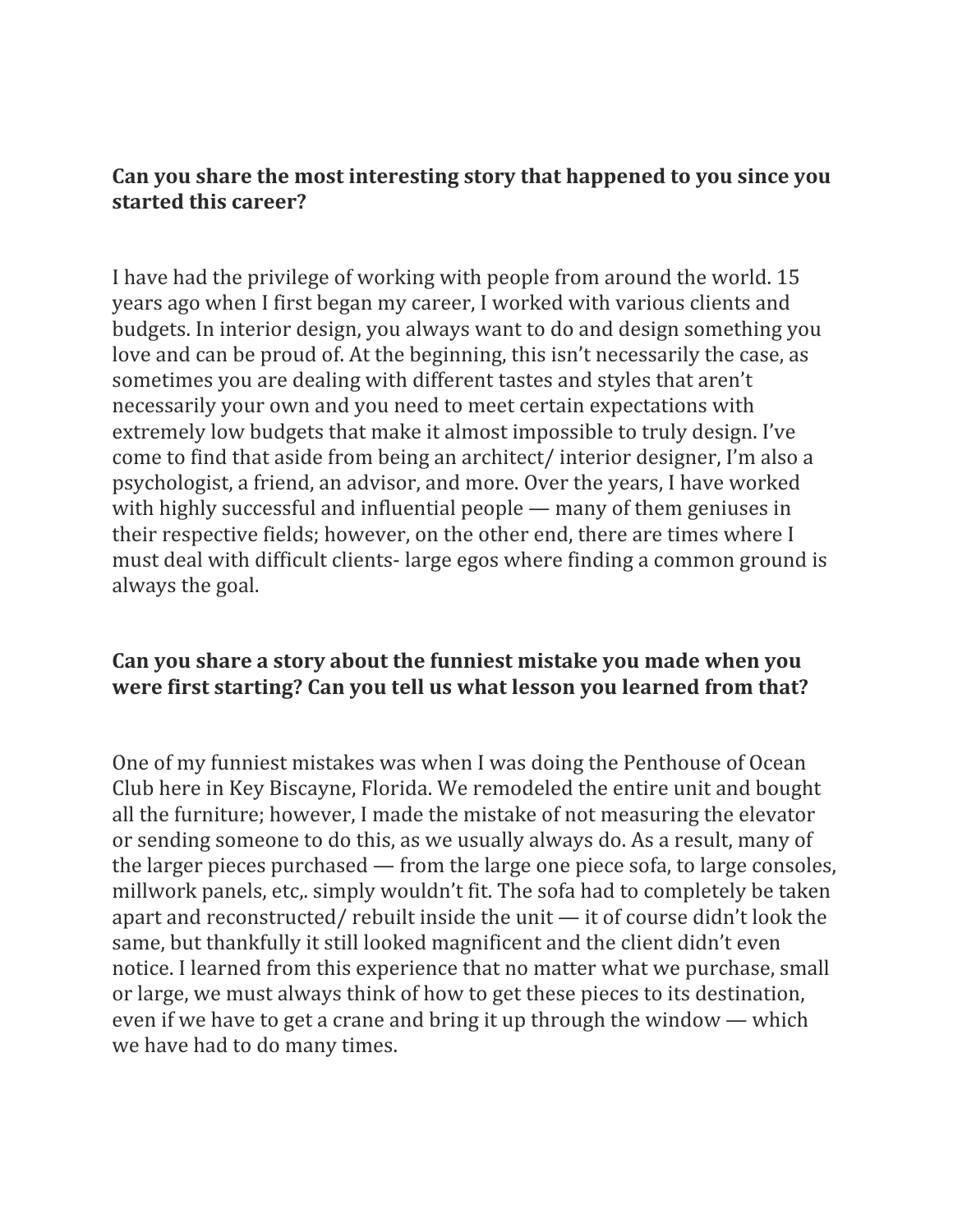#### **What are some of the most interesting or exciting projects you are working on now? How do you think that might help people?**

The most interesting project we are working on right now is for a high profile CEO who has recently purchased a unit at the new luxurious residence of Eighty Seven Park. With the onset of Covid-19, we had to completely halt construction, setting us back a bit when we were already working with a tight deadline. This project will include state of the art features, including a unique air filtration system often found in hospitals. The lighting system will be unlike anything you've ever seen, perfectly balanced, and executed with the utmost precision and care.

### **Can you please give us your favorite "Life Lesson Quote"? Can you share how that was relevant to you in your life?**

My favorite quote that I have lived by my entire life is "Don't do unto others what you don't want done unto you." That's mandatory for me, and how I live my life personally and professionally. This has helped me tremendously as many people realize I try to always respect them as much as I can. I respect their feelings and their points of view. At the end of the day, I always try to put myself in their shoes as much as I can.

None of us are able to achieve success without some help along the way. Is there a particular person who you are grateful towards who helped get you to where you are? Can you share a story about that?

One person that I am extremely grateful for is my older brother who had the vision of sending me to the United States to learn English and take classes at the University of Delaware. It was at that time when I decided to remain in the US and follow the path that I'm on today. Career-wise, I still would have probably been an architect/ interior designer in Brazil, but not where I am in Miami doing the amazing projects that I am doing with my incredible team.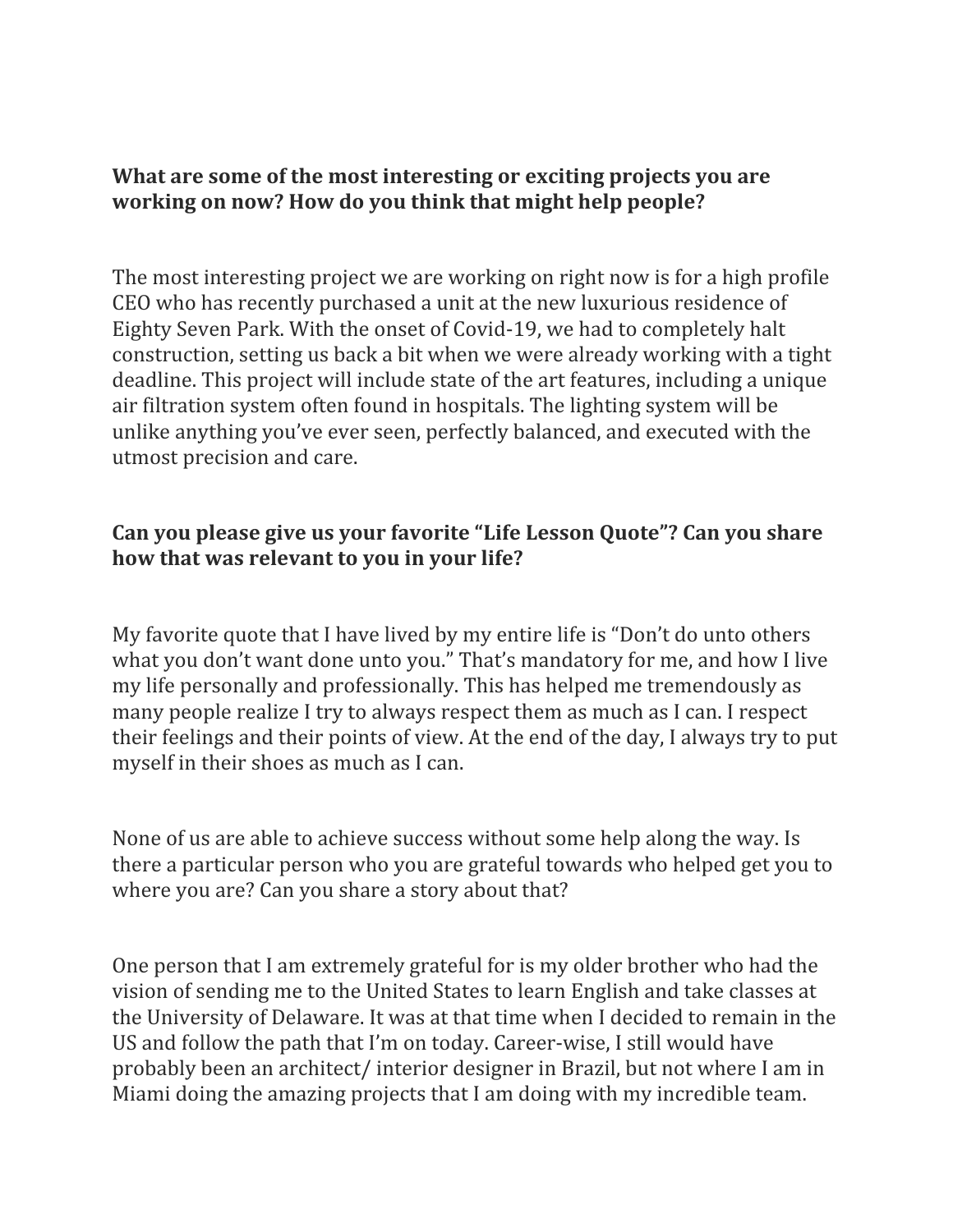The second person I'm grateful to is someone who truly believed in my work and gave me an opportunity to grow here in Miami — Paulo Bacchi from Artefacto. When I first met him, I had just started my company here in Miami and I didn't know anyone; but, he quickly identified with me, saw my potential and gave me the opportunity to be part of his design house which is something he used to do yearly in his Coral Gables showroom to showcase the work of different interior designers. Needless to say, I felt lucky and extremely honored as he didn't know me well, but saw potential in me and believed in me. From there, my client list grew, and it made a huge difference in my life.

#### **Here is the main question of our discussion. What are your "5 Things You Can Do To Help Your Living Space Spark More Joy" and why. Please share a story or example for each**.

1. Wallpaper on accent walls — you won't have to spend a fortune and still can make a statement.

2. Home accessories — having a nice coffee table is important, but how you stage it is even more important as these pieces should really tell a story about you!

3. Greenery — plants, flowers, unique vases bring life into a room. I always advise on natural greens rather than faux.

4. Indirect lighting — this is super important, as there are now so many options of what you can use to achieve this, including unique lamps.

5. Wooden wall panels — this can really spark up any room as they add charm and a luxurious feel.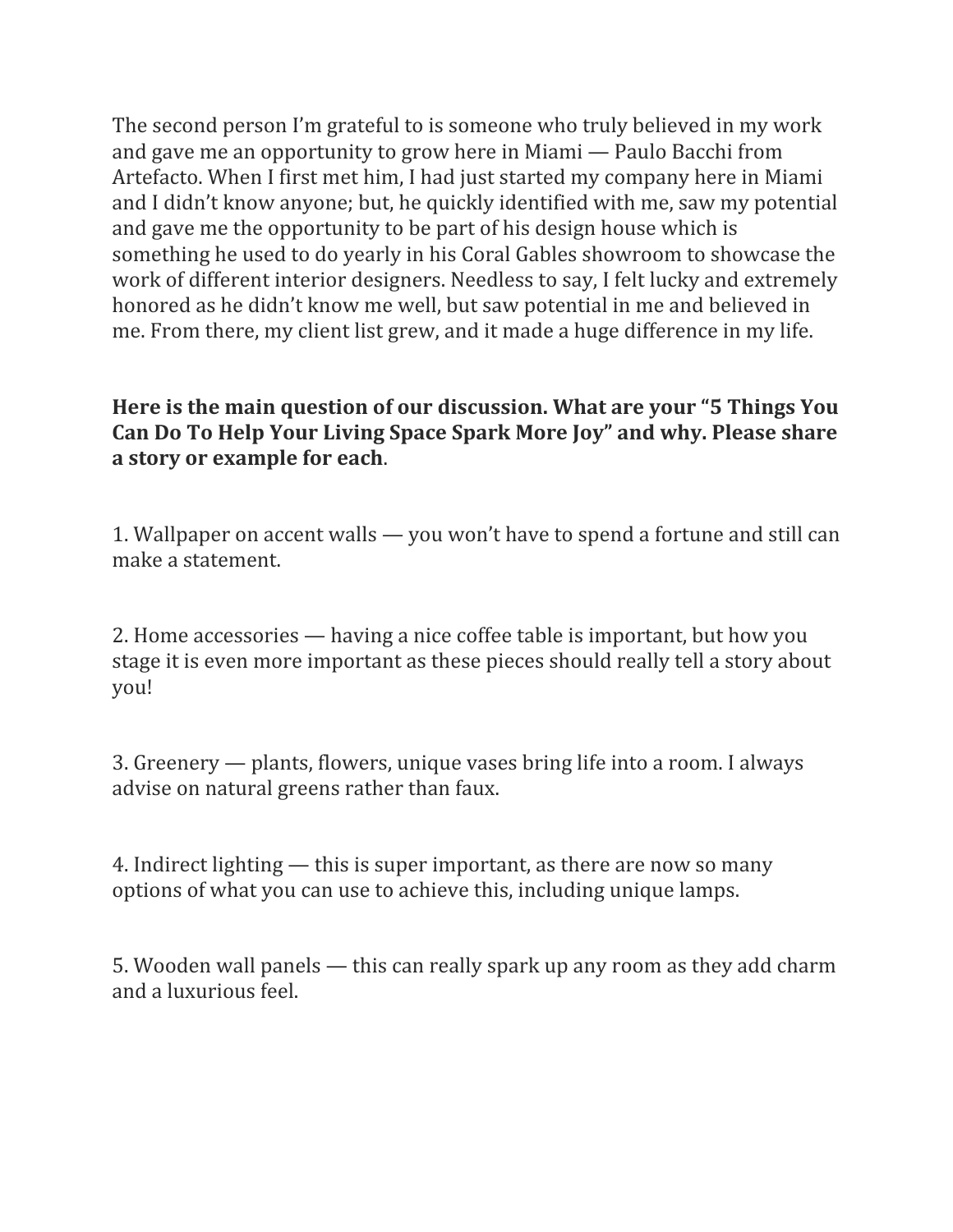**You are a person of great influence. If you could start a movement that would bring the most amount of good to the most amount of people, what would that be? You never know what your idea can trigger.**

I have to say that meditation has absolutely changed my life. As I'm sure you've heard many times, meditation works. It truly benefits my creativity, my well being, my clarity, and my stress levels. For 10 minutes in the morning, or 10 minutes during the day when I feel like I can't go on anymore — I try meditating. When I feel like I need more self-love or need to give more love to others, I envision a cloud of pink starting from my head to my feet. When I find I need to be more focused, more proactive, more responsible/ professional, I do the same with a bright blue. When I'm feeling down, low, or sad I try yellow. For hope, I try green as it connects me with nature. When I finish these exercises, I feel free and like a new person.

**We are very blessed that some of the biggest names in Business, VC funding, Sports, and Entertainment read this column. Is there a person in the world, or in the US whom you would love to have a private breakfast or lunch with, and why? He or she might see this, especially if we tag them :-)**

1. Bill Gates — I would absolutely love to sit down and enjoy a meal with this person who has achieved so much and who I can learn even more from. I don't even know if I would be able to do this without passing out from excitement — I would require much meditation! I love bright minds — I find him to be a perfect combination of genius and generous.

2. Meryl Streep — as a person, as a professional and as a human being, I just adore her. I admire everything she has accomplished in her field.